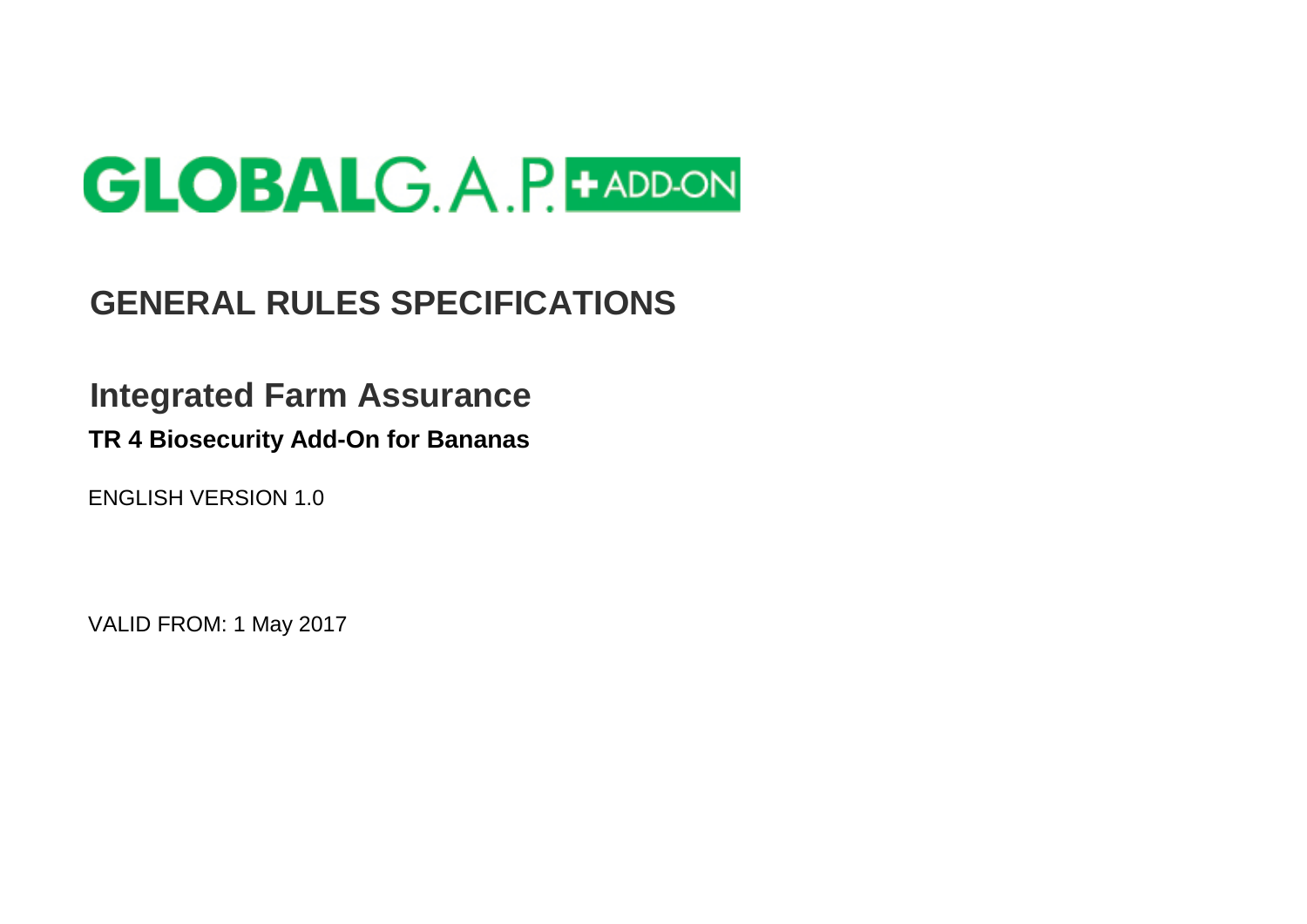

Note:This document contains the specification rules exclusively for this Add-On. The detailed GLOBALG.A.P. Generic Add-On Rules can be viewe[d here.](http://www.globalgap.org/export/sites/default/.content/.galleries/documents/140616_gg_add-on_GR_V1-0_en.pdf)

#### **TABLE 1: GENERAL BACKGROUND INFORMATION**

| Name and Version of the Add-On                                                           | TR 4 BioSecurity Add-On for Bananas V1.0                      |
|------------------------------------------------------------------------------------------|---------------------------------------------------------------|
| Scope:                                                                                   | [Fruit and Vegetables (Crop: Banana ID 9; Baby Banana ID 126) |
| Scheme ID:                                                                               | 206                                                           |
| Application in country/countries:                                                        | All                                                           |
| Add-On Observers:                                                                        | No                                                            |
| The applicable Add-On Control Points and Compliance Criteria<br>(CPCC) name and version: | TR 4 Biosecurity Add-On for Bananas CL V1.0                   |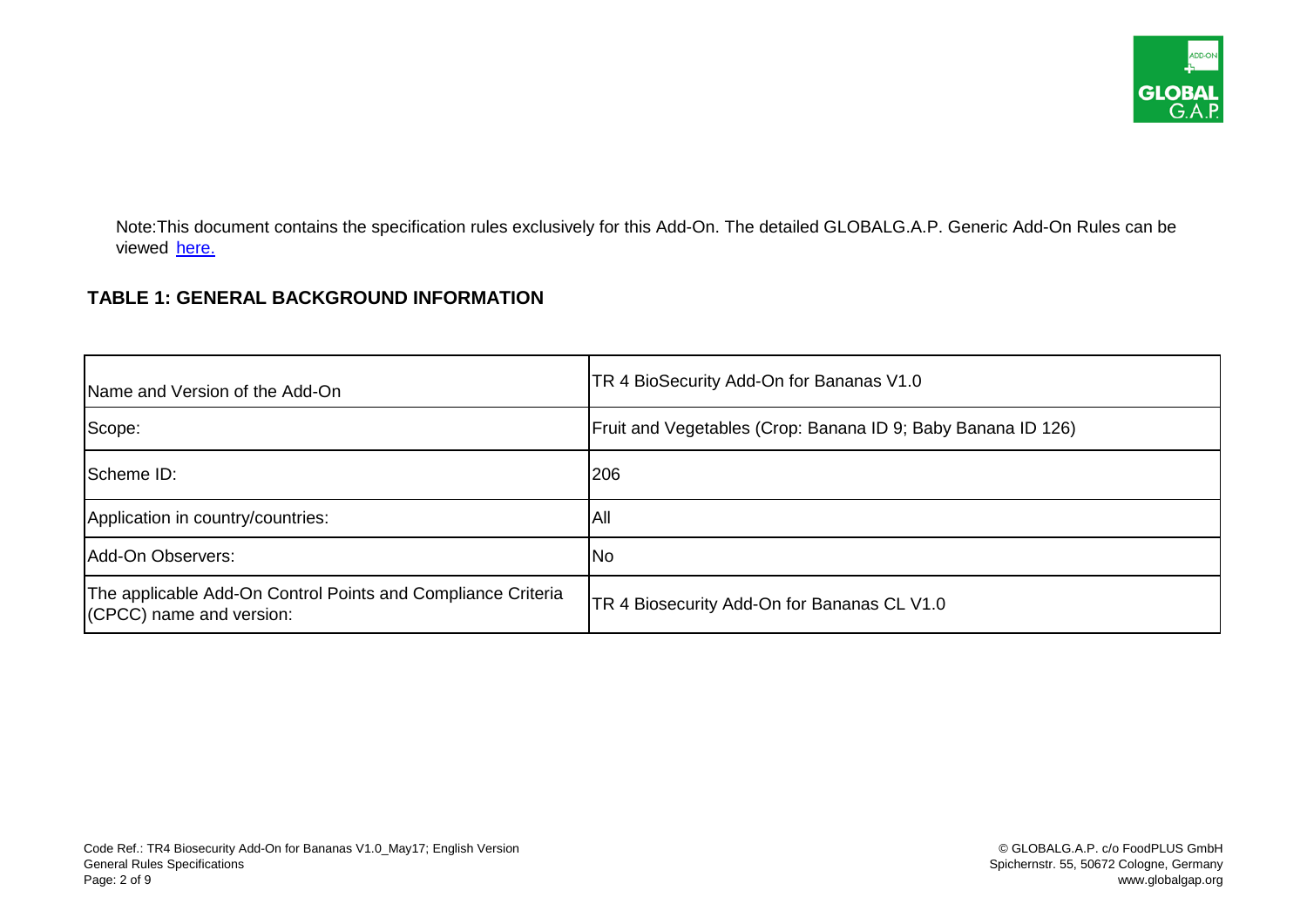

### **TABLE 2: GENERAL RULES SPECIFICATIONS**

| <b>Clause</b>                      | <b>Add-On General Rule</b>                                                                                  | <b>Requirements</b>                                                                                                                                                                                                                                                                                                                                                        |
|------------------------------------|-------------------------------------------------------------------------------------------------------------|----------------------------------------------------------------------------------------------------------------------------------------------------------------------------------------------------------------------------------------------------------------------------------------------------------------------------------------------------------------------------|
| <b>3. APPLICATION OPTIONS</b>      |                                                                                                             |                                                                                                                                                                                                                                                                                                                                                                            |
| Preconditions:                     |                                                                                                             |                                                                                                                                                                                                                                                                                                                                                                            |
| 3.1 Option 1 - Individual Producer |                                                                                                             |                                                                                                                                                                                                                                                                                                                                                                            |
| 3.1.1                              | Option 1 - Multisite without Implementation<br>of a QMS                                                     | Applicable as in IFA Certificate                                                                                                                                                                                                                                                                                                                                           |
| 3.1.2                              | Option 1 - Multisite with Implementation of a Applicable as in IFA Certificate<br>QMS                       |                                                                                                                                                                                                                                                                                                                                                                            |
| 3.2 Option 2 - Producer Group      |                                                                                                             | Applicable as in IFA Certificate                                                                                                                                                                                                                                                                                                                                           |
| 4. REGISTRATION PROCESS            |                                                                                                             |                                                                                                                                                                                                                                                                                                                                                                            |
| 4.1 Certification Bodies           |                                                                                                             |                                                                                                                                                                                                                                                                                                                                                                            |
| $ a\rangle$                        | The applicant shall register with an<br>approved Certification Body.                                        | Shall register with an approved Certification Body, the same CB that conducts<br>the IFA inspection. The CB needs to be approved for IFA F&V and for this Add-<br>∣On.                                                                                                                                                                                                     |
| c)                                 | Information on approved CBs are available<br>for every Add-On and published on the<br>GLOBALG.A.P. website. | Finally approved (step 6) GG CB for IFA FV (including any CB of an AMC<br>benchmarked scheme). If the Add-On is used in combination with a<br>GLOBALG.A.P. IFA FV equivalent benchmarked scheme, the<br>CBs accredited for equivalent benchmarked schemes need to provide a written<br>consent by the scheme owner to the GLOBALG.A.P. Secretariat for database<br>access. |
| 4.2 Registration                   |                                                                                                             |                                                                                                                                                                                                                                                                                                                                                                            |
| d)                                 | The duration of the service contract is set<br>between the CB and the producer.                             | Same contract that is concluded for the IFA inspections.                                                                                                                                                                                                                                                                                                                   |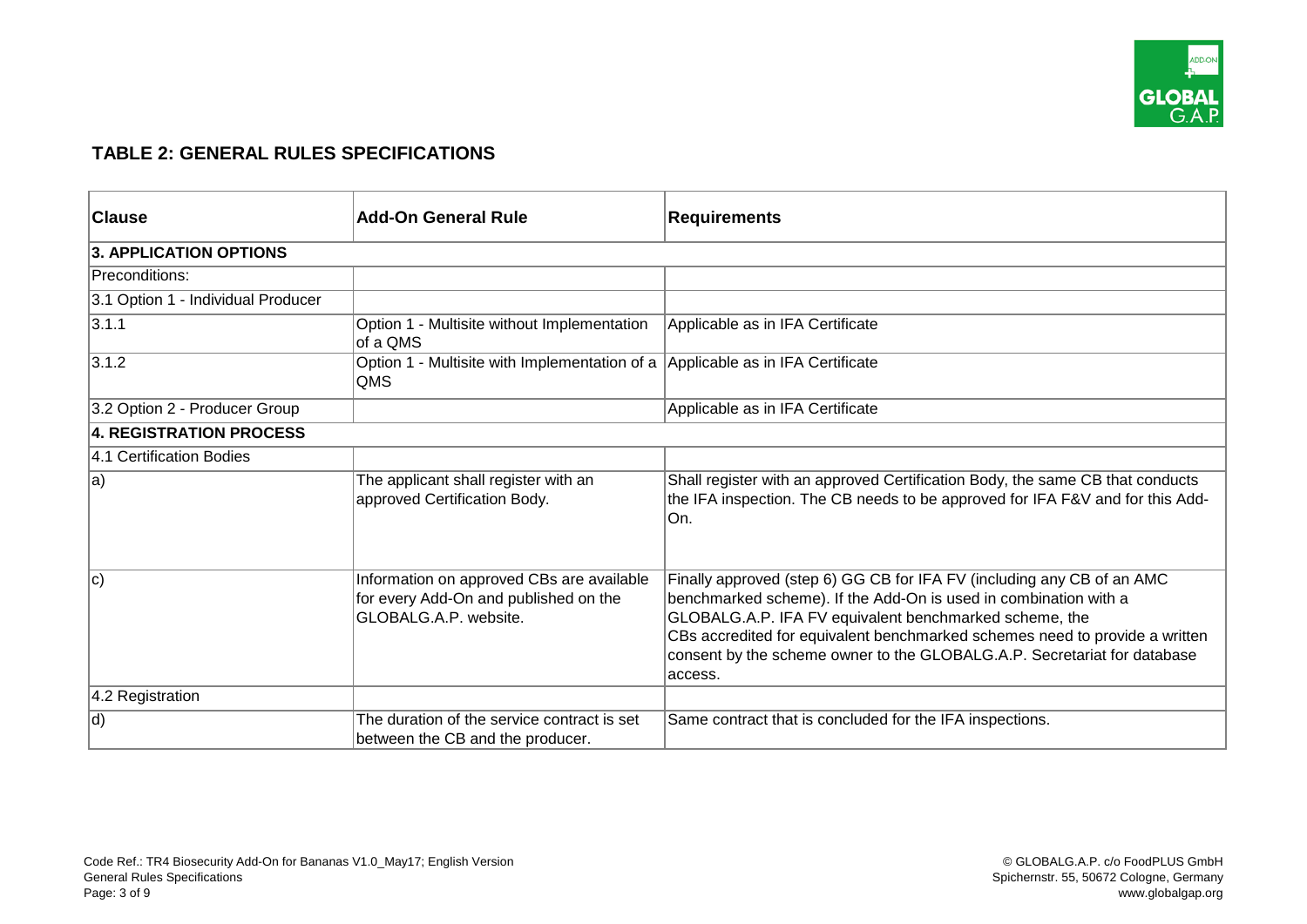

| <b>5. ASSESSMENT PROCESS</b>          |                                                                                                                                                                                                               |                                                                                                                                                                                                                                   |
|---------------------------------------|---------------------------------------------------------------------------------------------------------------------------------------------------------------------------------------------------------------|-----------------------------------------------------------------------------------------------------------------------------------------------------------------------------------------------------------------------------------|
| 5.1 Self Assessment                   |                                                                                                                                                                                                               |                                                                                                                                                                                                                                   |
| $ a\rangle$                           | Self-assessments are required in case the<br>specific Add-On includes this requirement in<br>the Control Points and Compliance Criteria.                                                                      | Self-assessment shall be carried out together with the IFA self-assessment.                                                                                                                                                       |
| 5.2 Second or Third Party Inspections |                                                                                                                                                                                                               |                                                                                                                                                                                                                                   |
| $ a\rangle$                           | A second (an appointed organization) or<br>third party (an independent Certification<br>Body) shall conduct the Add-On inpections<br>and this shall be defined in the Add-On<br>General Rules Specifications. | 3rd party inspections only. See 4.1c                                                                                                                                                                                              |
| <sub>b</sub>                          | The inspections shall only be carried out by<br>the following approved parties:                                                                                                                               | N/A                                                                                                                                                                                                                               |
| $\vert$ i)                            | CB inspectors or auditors that are already<br>approved to conduct inspections for<br>accredited standards such as<br>GLOBALG.A.P. IFA, or schemes<br>successfully benchmarked to the specific<br>subcope.     | CB inspectors or auditors that are finally approved to conduct inspections for<br>GLOBALG.A.P. IFA, or equivalent benchmarked schemes and/or AMCs.<br>Inspectors/Auditors shall pass an on-line exam (once it becomes available). |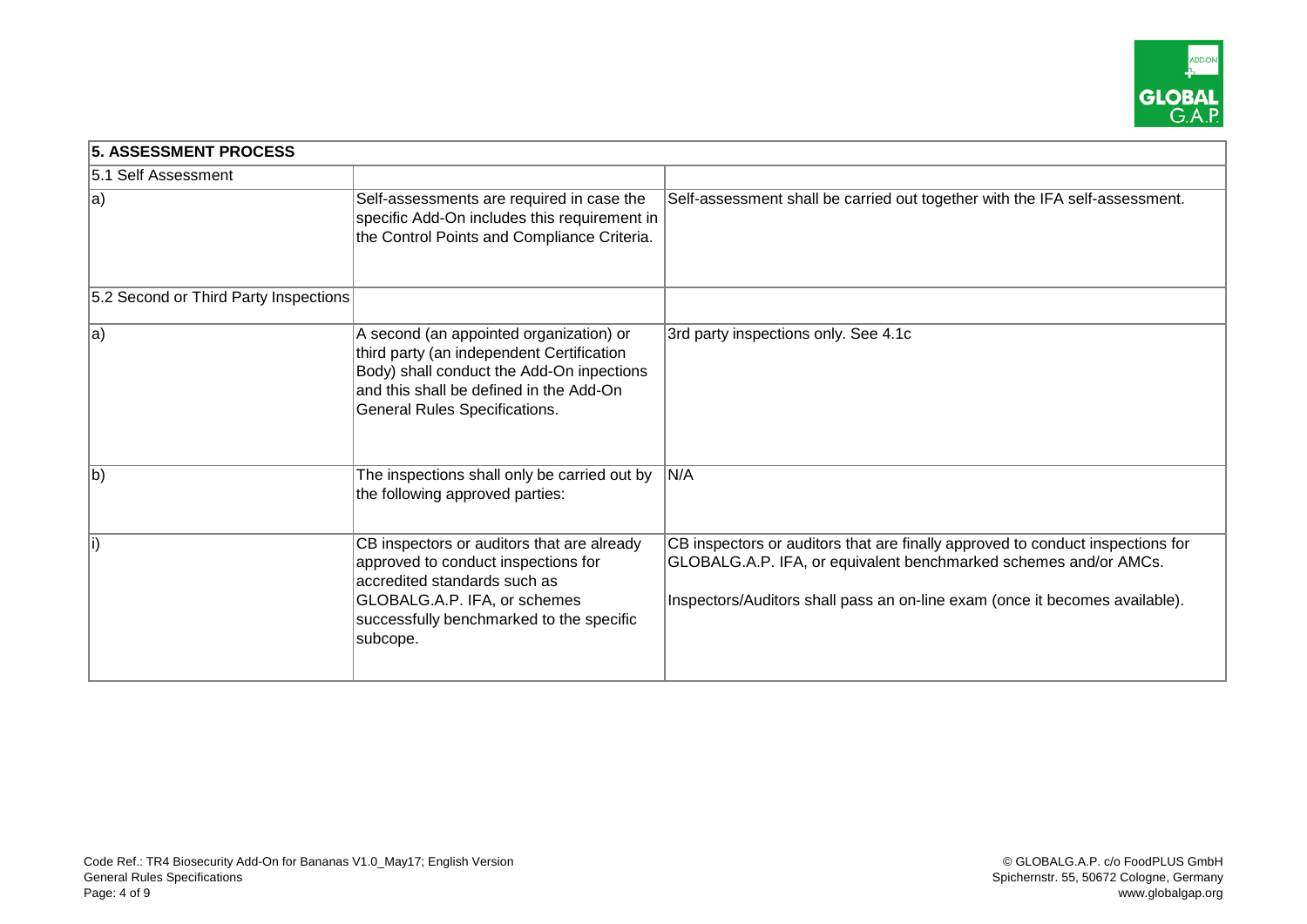

| $\vert$ ii)                          | Inspectors or auditors from GLOBALG.A.P.<br>approved CBs conducting inspections<br>against non-accredited standards, or | N/A                                                                         |
|--------------------------------------|-------------------------------------------------------------------------------------------------------------------------|-----------------------------------------------------------------------------|
| liii)                                | Licensed Farm Assurers that have approval   N/A<br>for assessing the specific Add-On.                                   |                                                                             |
| 5.2.1 Option 1 – Individual Producer |                                                                                                                         |                                                                             |
| (without QMS)                        |                                                                                                                         |                                                                             |
| $ a\rangle$                          | Producer receives an annual inspection.                                                                                 | yes (same as IFA)                                                           |
| b)                                   | The duration of inspections will be part of<br>agreement with the CB.                                                   | ves                                                                         |
| $ {\rm c})$                          | The timing will be clarified:                                                                                           | As integral part of the IFA yearly audit.                                   |
|                                      |                                                                                                                         | (approx. 3 hours additionally)                                              |
| 5.2.2 Option 1 – Individual Producer |                                                                                                                         |                                                                             |
| with a QMS and Option 2 - Group      |                                                                                                                         |                                                                             |
| la)                                  | The QMS and the producers must be<br>inspected/audited.                                                                 | Yes, same rules as for Option 1 Multisite with a QMS or Option 2 under IFA. |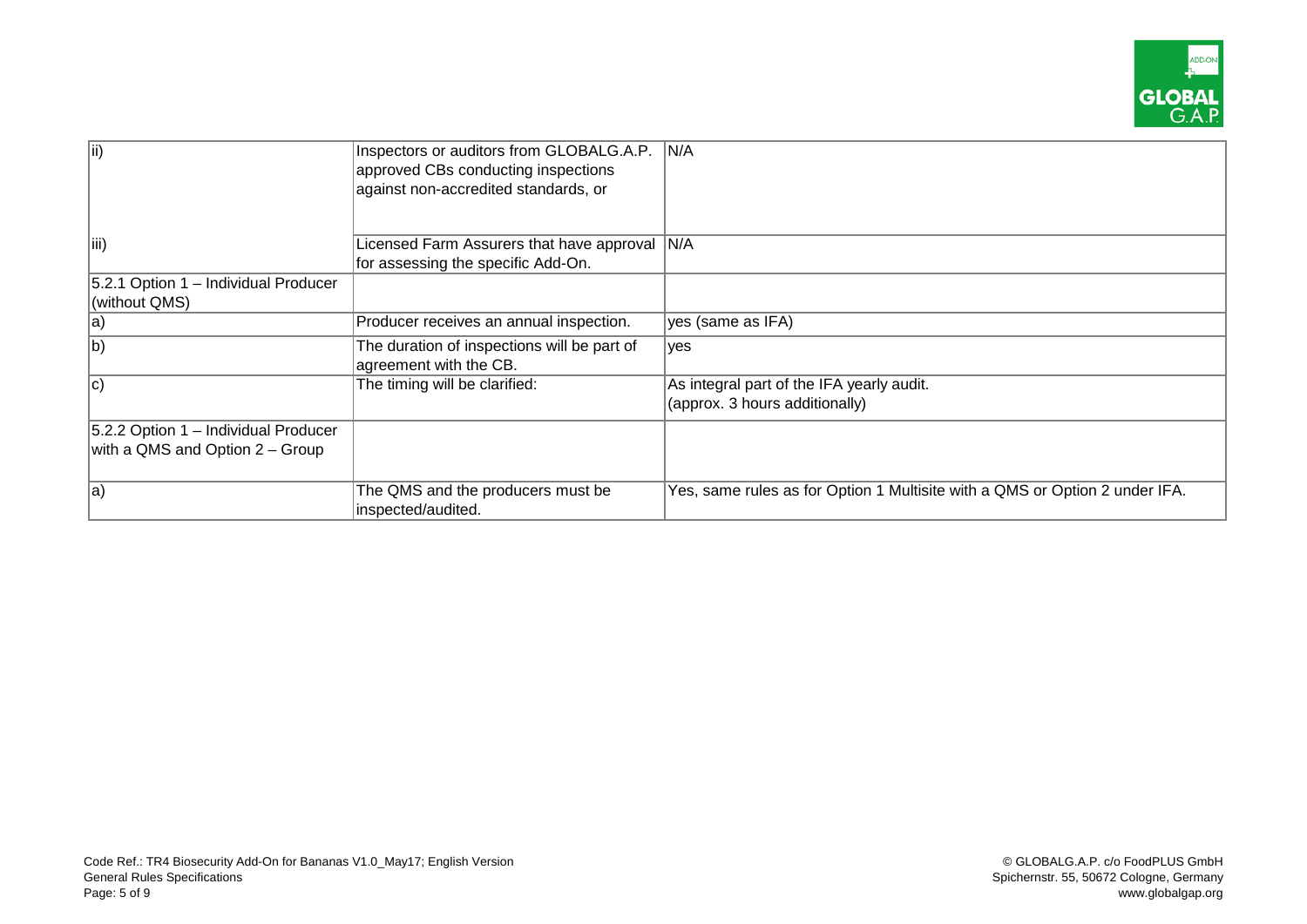

| $\overline{b}$               | The CB does not inspect all producers, but<br>just a sample. It is not the responsibility of<br>the CB to determine the compliance of each<br>producer (this responsibility rests with the<br>applicant). The CB must assess whether the<br>applicant's internal controls are appropriate. | Same rules as for Option 1 Multisite with a QMS or Option 2 under IFA.                                                                                                 |
|------------------------------|--------------------------------------------------------------------------------------------------------------------------------------------------------------------------------------------------------------------------------------------------------------------------------------------|------------------------------------------------------------------------------------------------------------------------------------------------------------------------|
| $ c\rangle$                  | The duration of inspections will be clarified:                                                                                                                                                                                                                                             | Same rules as for Option 1 Multisite with a QMS or Option 2 under IFA.                                                                                                 |
| d)                           | be clarified:                                                                                                                                                                                                                                                                              | The sampling method, frequency, timing will Same rules as for Option 1 Multisite with a QMS or Option 2 under IFA.                                                     |
| 5.3 Unannounced Surveillance |                                                                                                                                                                                                                                                                                            |                                                                                                                                                                        |
| Inspections                  |                                                                                                                                                                                                                                                                                            |                                                                                                                                                                        |
| $ a\rangle$                  | requires that producers receive<br>unannounced surveillance inspections.                                                                                                                                                                                                                   | It is possible that a specific Add-On program   If a producer is chosen for an unannounced surveillance inspection for IFA, the<br>TR4 Add-On shall also be inspected. |
| <sub>b</sub>                 | If it is a requirement, 10% of the Add-On<br>producers or groups of a CB shall be<br>assessed annually, unless stated otherwise<br>in the Add-On General Rules Specifications.                                                                                                             | Same rule as for IFA                                                                                                                                                   |
| c)                           | The inspection shall be announced no<br>longer than 48 hours in advance.                                                                                                                                                                                                                   | Same rule as for IFA                                                                                                                                                   |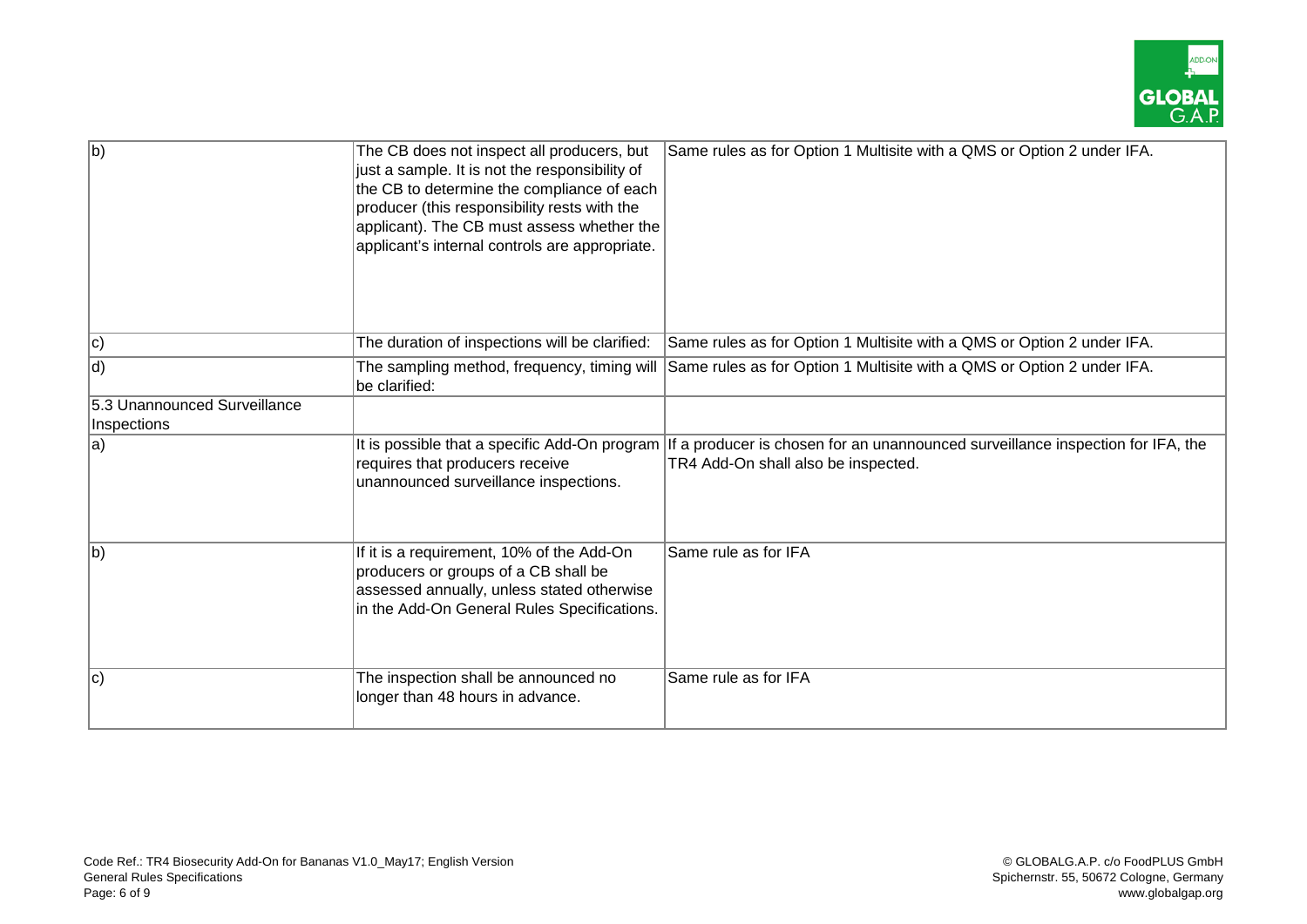

| <b>6. APPROVAL PROCESS</b>                                     |                                                                                                                                                                              |                                                                                             |
|----------------------------------------------------------------|------------------------------------------------------------------------------------------------------------------------------------------------------------------------------|---------------------------------------------------------------------------------------------|
| 6.1 Requirements to achieve and<br>maintain Add-On conformance |                                                                                                                                                                              |                                                                                             |
| $ a\rangle$                                                    | The CPCC of the Add-On program may<br>consist of different levels; e.g. knock-out<br>points, Major Musts, Minor Musts or<br>Recommendations or may have a scoring<br>system. | 20 Major Musts<br>6 Recommendations                                                         |
| b)                                                             | For each Add-On program, the conformance<br>rules are based on the constitution of the<br>CPCC and shall be stipulated:                                                      | 100% compliance with the Major Musts<br>0% compliance with the Recommendations              |
| c)                                                             | The compliance percentage shall be<br>calculated taking into account all the control<br>points applicable to each site and product.                                          | 100% compliance with the Major Musts<br>0% compliance with the Recommendations              |
| d)                                                             | In all cases, after an inspection, the<br>calculation to show compliance (or non-<br>compliance) must be available.                                                          | yes                                                                                         |
| 6.2 Sanctions                                                  |                                                                                                                                                                              |                                                                                             |
| c)                                                             | Outstanding non-conformances identified<br>during the first inspection shall be closed<br>within the timeframe agreed with the<br>program owner.                             | Non-Conformances shall be handled in the same way as for IFA (Warnings and<br>Suspensions). |
| 6.5 Letter of Conformance and<br><b>Inspection Cycle</b>       |                                                                                                                                                                              | Letter of Conformance shall be issued.                                                      |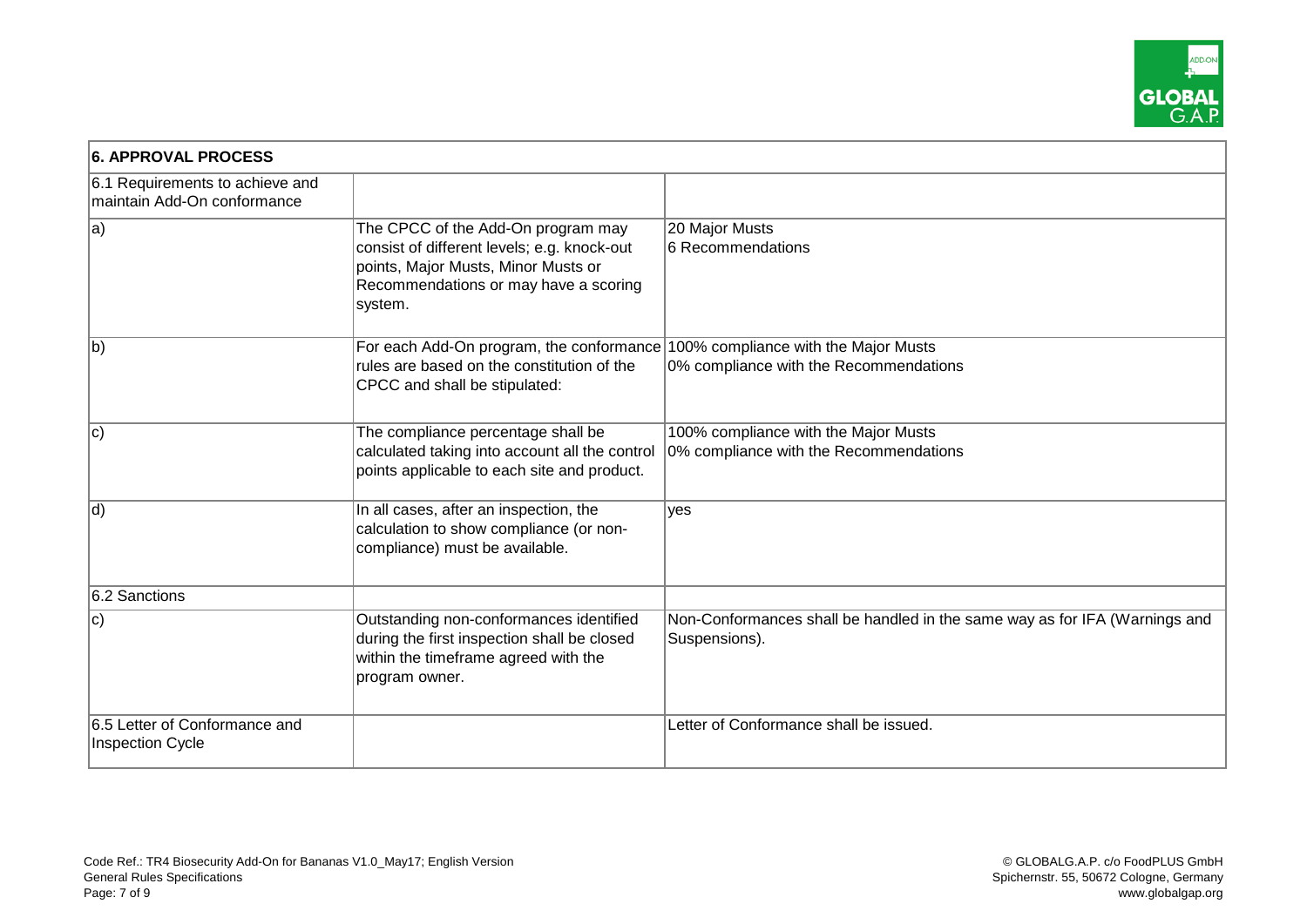

| 6.6 Certification Integrity Program<br>(CIPRO)                               |                                                                              |                                                                                                                                                                                                                                                                                                                                                                                 |
|------------------------------------------------------------------------------|------------------------------------------------------------------------------|---------------------------------------------------------------------------------------------------------------------------------------------------------------------------------------------------------------------------------------------------------------------------------------------------------------------------------------------------------------------------------|
| $ a\rangle$                                                                  | The possibility of adding CIPRO to the Add-<br>On program shall be clarified | Yes, as part of an integrity assessment on a banana producing farm.                                                                                                                                                                                                                                                                                                             |
|                                                                              | 7. CERTIFICATION BODY REGISTRATION RULES FOR THE ADD-ON PROGRAM              |                                                                                                                                                                                                                                                                                                                                                                                 |
| Annex I.1 Rules for use of the<br>GLOBALG.A.P. Add-On trademark<br>and logo. | Own Add-On logo (if applicable)                                              | "GLOBALG.A.P.+" logo, same as for IFA.                                                                                                                                                                                                                                                                                                                                          |
| Annex I.2 GLOBALG.A.P. Data<br>registration requirements                     | In case of different types of master data as<br>defined in the Annex I.1.    | Same as IFA except IFA General Regulations version 5 Part I. 1.2.1 (x)<br>(x) GIS data (geospatial coordinates to determine the assessed site) information<br>at field/facility level is obligatory.<br>The minimum input accuracy level shall be +/-10 m. If the producer decides to<br>display this information to the public, the display accuracy level shall be 10 m.      |
| Annex III: Data Access Rights                                                | In case of a different data release level as<br>defined in the Annex III.    | Same as for IFA except IFA General Regulations version 5 Part I. PHU/Site<br>information -> Location. The location shall be displayed additionally for market<br>participants in a GIS format (besides GLOBALG.A.P. staff and CB administrator).                                                                                                                                |
| <b>Inspector Qualifications</b>                                              | In case of other requirements as indicated in<br>IFA GR Part III.            | Inspectors/auditors shall pass a GLOBALG.A.P. TR 4 Biosecurity Add-On for<br>bananas on-line exam as soon as it is available.<br>CB shall record and have available the countries where the inspectors/auditors<br>have been before visiting a banana plantation for inspection and they shall have<br>a desinfection kit to ensure that no (cross-) contamination takes place. |
| Fees                                                                         | Any additional fees that may apply for the<br>different Add-Ons.             | Fees are defined in the GLOBALG.A.P. fee table 2017 (point 2.7).                                                                                                                                                                                                                                                                                                                |
| Any additional rule/requirement not<br>mentioned in this document:           |                                                                              | Yes, see below (next sheet: Minimal record keeping requirements for CBs).                                                                                                                                                                                                                                                                                                       |